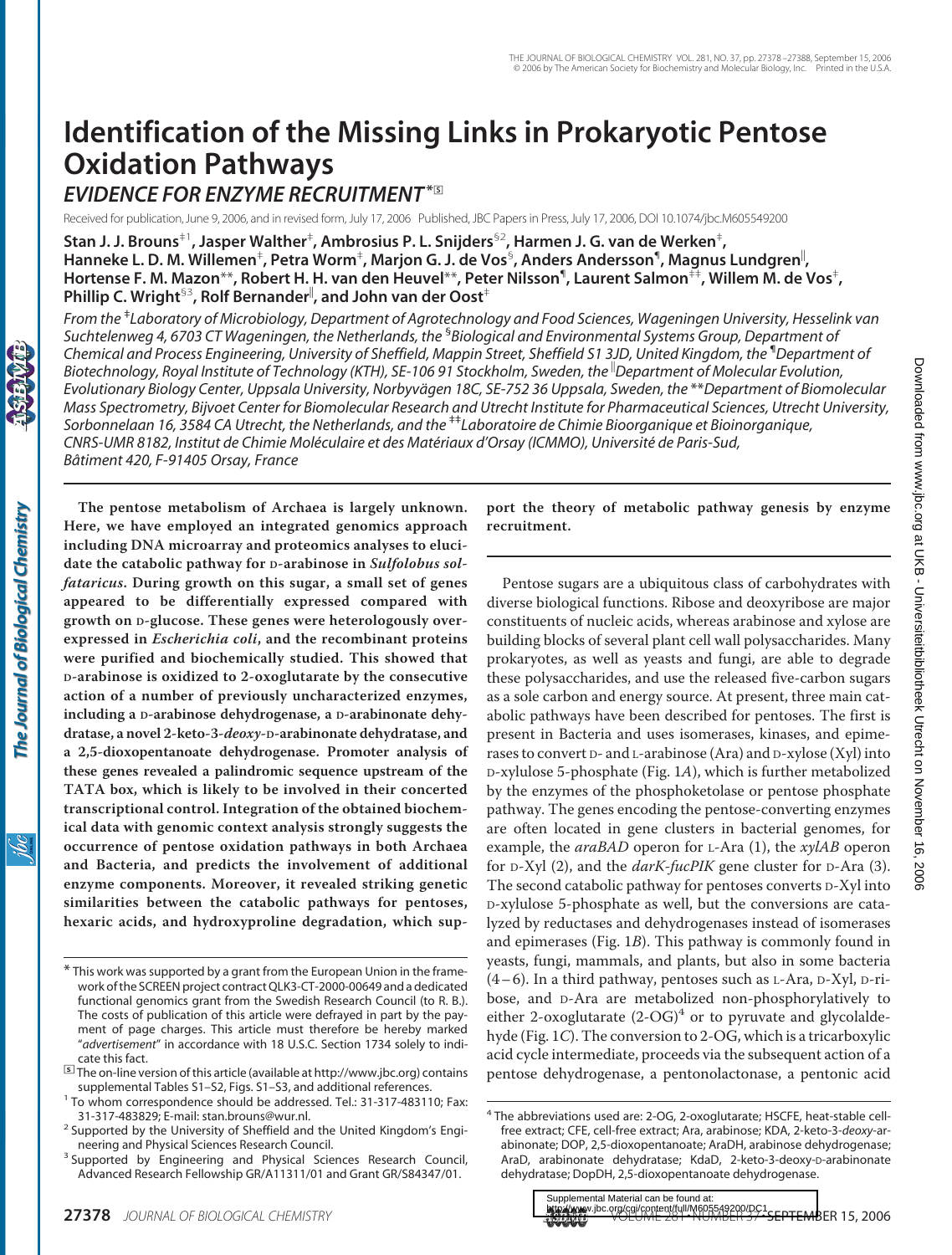dehydratase, a 2-keto-3-deoxypentonic acid dehydratase, and a 2,5-dioxopentanoate dehydrogenase. This metabolic pathway has been reported in several aerobic bacteria, such as strains of *Pseudomonas* (7–9), *Rhizobium* (10, 11), *Azospirillum* (12), and *Herbaspirillum* (13). Alternatively, some *Pseudomonas* and *Bradyrhizobium* species have been reported to cleave the 2-keto-3-deoxypentonic acid with an aldolase to yield pyruvate and glycolaldehyde (14–16). Despite the fact that these oxidative pathway variants have been known for more than five decades, surprisingly, the majority of the responsible enzymes and genes remain unidentified.

*Sulfolobus* spp. are obligatory aerobic *Crenarchaea* that are commonly found in acidic geothermal springs. Among the Archaea, this genus is well known for its broad saccharolytic capacity, which is reflected in their ability to utilize several pentoses and hexoses, as well as oligosaccharides and polysaccharides as a sole carbon and energy source (17). Although the catabolism of hexoses is well studied (reviewed in Ref. 18), the pathways for pentose degradation have neither been established in *Sulfolobus solfataricus*, nor in any other member of the Archaea (19).

## **EXPERIMENTAL PROCEDURES**

All chemicals were of analytical grade and purchased from Sigma, unless stated otherwise. Oligonucleotide primers were obtained from MWG Biotech AG (Ebersberg, Germany).

#### *Growth of Sulfolobus Species*

*S. solfataricus* P2 (DSM1617) was grown in media containing either 3 g/liter D-Ara or D-Glu as previously described (20).

#### *Transcriptomics*

Whole genome DNA microarrays containing gene-specific tags representing 90% of the *S. solfataricus* P2 genes (21) were used for global transcript profiling of cultures grown on D-Ara as compared with D-Glu. Total RNA extraction, cDNA synthesis and labeling, hybridization, and scanning were performed as previously described, as were data filtration, normalization, and statistical evaluation (22, 23).

## *Quantitative Proteomics*

The proteome of *S. solfataricus* P2 was studied with a combination of two-dimensional gel electrophoresis, <sup>15</sup>N metabolic labeling, and tandem mass spectrometry as previously described (24, 25). Two separate growth experiments were set up: 1) *S. solfataricus* with D-Ara as the carbon source and ( 14NH4)2SO4 as the nitrogen source; and 2) *S. solfataricus* with D-Glu as the carbon source and  $(^{15}NH_4)_2SO_4$  as the nitrogen source. Next, the  $^{14}N$  and  $^{15}N$  cultures were mixed in equal amounts on the basis of optical density  $(A_{530})$  measurements, proteins were extracted and separated by twodimensional gel electrophoresis. For the localization of proteins, a previously described two-dimensional gel electrophoresis reference map was used (23). Spots were excised from the gel, and peptides were quantified on the basis of their relative intensity in the time of flight mass spectrum, according to established methods (23).

#### *Synthesis of Organic Compounds*

D-Arabinonate was synthesized from D-Ara as previously described (26). The aldehyde 2,5-dioxopentanoate was synthesized from 1,4-dibromobutane according to reported procedures (27–29).

#### *Gene Cloning and Protein Overexpression*

The genes *araDH* (*Sso1300*), *araD* (*Sso3124*), *kdaD* (*Sso3118*), and *dopDH* (*Sso3117*) were amplified by PCR from genomic DNA using *Pfu* TURBO polymerase (Stratagene) and cloned in expression vector pET24d (Novagen) (supplemental materials Table 1). The resulting plasmids were harvested from *Escherichia coli* HB101 transformants by Miniprep (Qiagen), sequenced by Westburg genomics (Leusden, Netherlands), and transformed to *E. coli* expression strain BL21(DE3) containing the tRNA accessory plasmid pRIL (Stratagene).

All proteins were produced according to standard procedures in four 1-liter shaker flasks containing LB medium, but with some exceptions. When the culture  $A_{600}$  reached 0.5, the cultures were cold-shocked by placing them on ice for 30 min to induce host chaperones (20). After that, the expression was started by adding  $0.5$  mm isopropyl  $\beta$ -D-thiogalactopyranoside, and the cultures were incubated for 12–16 h at 37 °C after which they were spun down (10 min, 5000  $\times$  *g*, 4 °C). At the time of induction, the arabinose dehydrogenase (AraDH) and AraD overexpression cultures were supplemented with 0.25  $mm ZnSO<sub>4</sub>$  (30) and 20 mm MgCl<sub>2</sub>, respectively.

## *Protein Purification*

Pelleted *E. coli* and *S. solfataricus* cells were resuspended in buffer and disrupted by sonication at 0 °C. Afterward, insoluble cell material was spun down (30 min, 26,500  $\times$  *g*, 4 °C) and the *E. coli*supernatants were subjected to heat treatment for 30 min at 75 °C. Denatured proteins were removed by centrifugation (30 min, 26,500  $\times$  g, 4 °C) yielding the heat-stable cell-free extract (HSCFE).

*AraDH*—HSCFE in 20 mM Tris-HCl (pH 7.5) supplemented with 50 mM NaCl was applied to a 20-ml Matrex Red A affinity column (Amicon). After washing the bound protein with 2 column volumes of buffer, the recombinant protein was eluted by a linear gradient of 2 M NaCl.

*AraD*—HSCFE in 50 mM HEPES-KOH (pH 8.0) supplemented with 50 mM NaCl was applied to a 70-ml Q-Sepharose Fast Flow (Amersham Biosciences) anion exchange column, and eluted in a 2 M NaCl gradient. Fractions containing the recombinant protein were pooled, concentrated with a 30-kDa cut-off filter (Vivaspin), and purified by size exclusion chromatography using a Superdex 200 HR 10/30 column (Amersham Biosciences) and 50 mm HEPES-KOH buffer (pH 8.0) supplemented with 100 mm NaCl as an eluent.

*2-Keto-3-deoxy-D-arabinonate Dehydratase (KdaD)*—HSCFE in 25 mm NaP<sub>i</sub> buffer (pH 6.8) was applied to a 70-ml Q-Sepharose Fast Flow (Amersham Biosciences) anion exchange column. Flow-through fractions containing KdaD were collected, loaded onto a 46-ml Bio-Gel hydroxyapatite column (Bio-Rad), and eluted by a linear gradient of  $0.5 \text{ M}$  NaP<sub>i</sub> buffer (pH 6.8). Fractions containing the recombinant proteins were pooled,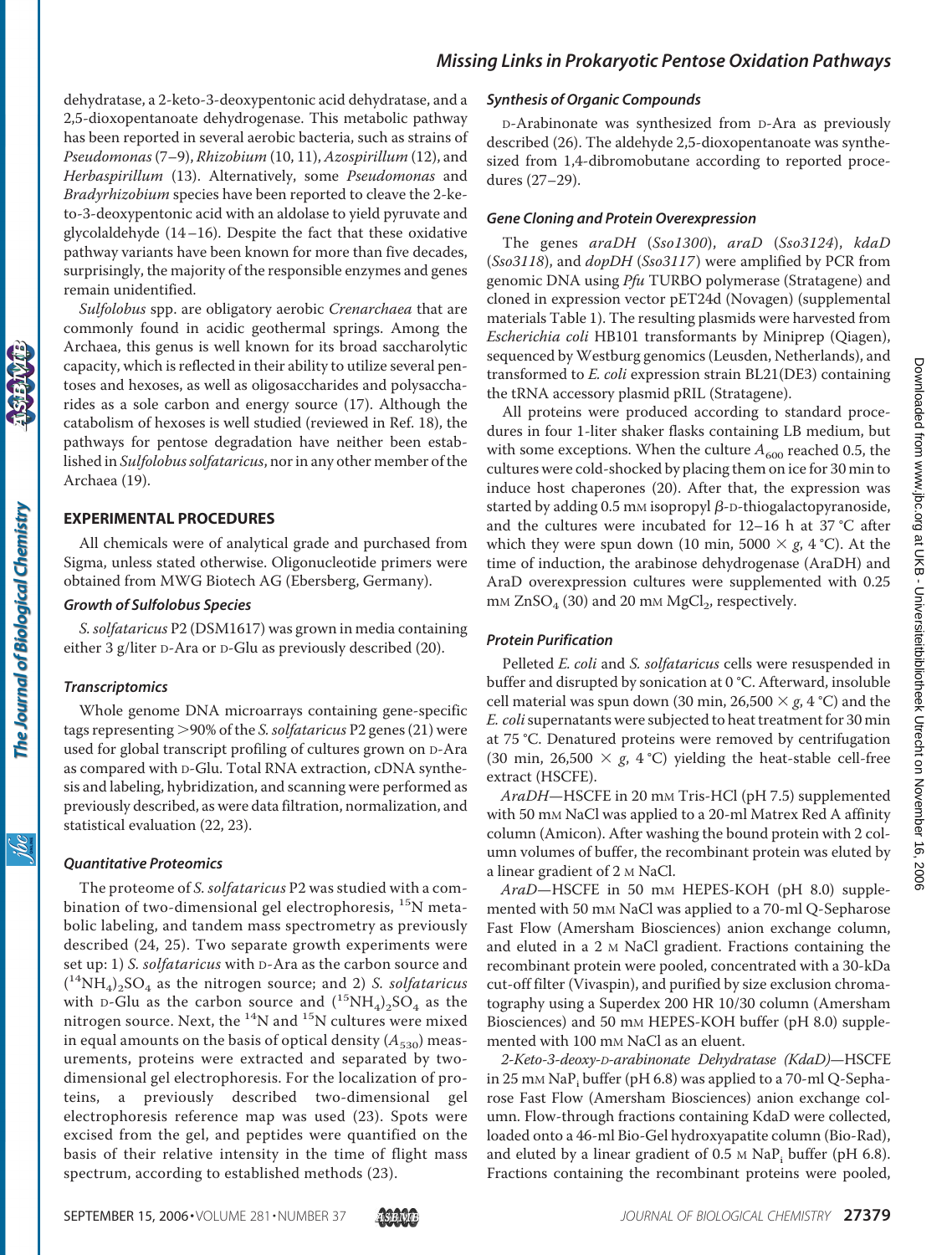and dialyzed overnight in 50 mm HEPES-KOH (pH 8.0) supplemented with 0.5 mm dithiothreitol (DTT).

*2,5-Dioxopentanoate Dehydrogenase (DopDH)*—HSCFE in 20 mM HEPES-KOH (pH 8.0) supplemented with 200 mM NaCl and 7.5 mm DTT was purified by affinity chromatography, as described for AraDH. Fractions containing the protein were pooled, concentrated using a 30-kDa cut-off membrane (Vivaspin), and purified by size exclusion chromatography as described for AraD.

#### *Enzyme Assays*

Unless stated otherwise, all enzymatic assays were performed in degassed 100 mM HEPES-KOH buffer (pH 7.5) at 70 °C. The optimal pH of catalysis was determined using a 30 mM citratephosphate-glycine buffer system that was adjusted in the range of pH 3–11 at 70 °C. Thermal inactivation assays were performed by incubating 50  $\mu$ g/ml of enzyme at 70, 80, 85, and 90 °C and drawing aliquots at regular intervals during 2 h followed by a standard activity assay.

#### *Dehydrogenase Assays*

Sugar dehydrogenase activity was determined on a Hitachi U-1500 spectrophotometer in a continuous assay using 10 mM D- and L-arabinose, D- and L-xylose, D-ribose, D-lyxose, D- and L-fucose, D- and L-galactose, D-mannose, and D-glucose as a substrate, and 0.4 mm  $NAD<sup>+</sup>$  or  $NADP<sup>+</sup>$  as a cofactor. Aldehyde dehydrogenase reactions were performed using 5 mm 2,5dioxopentanoate, glycolaldehyde, DL-glyceraldehyde, acetaldehyde, and propionaldehyde in the presence of 10 mm DTT. Initial enzymatic activity rates were obtained from the increase in absorption at 340 nm  $(A_{340})$ , and calculated using a molar extinction coefficient of 6.22  $\text{mm}^{-1}$  cm<sup>-1</sup>.

#### *Dehydratase Assay*

Standard reactions were performed using 10 mm potassium  $D$ -arabinonate in the presence of 1 mm MgCl<sub>2</sub>. The formation of 2-keto-3-*deoxy*-acid reaction products was determined with the thiobarbiturate assay at 549 nm using a molar extinction coefficient of 67.8 mm<sup>-1</sup> cm<sup>-1</sup> (31, 32). The effect of different divalent cations on enzymatic activity was investigated by a pre-treatment of the enzyme with 1 mm EDTA for 20 min at 70 °C, followed by a standard assay in the presence of 2 mm divalent metal ions.

#### *Formation of 2-Oxoglutarate and Pyruvate*

Enzyme reactions were performed with cell-free extract (CFE) from *S. solfataricus* cultures grown on either D-Ara or D-Glu, which were harvested at mid-exponential phase. The reaction was started by adding 25  $\mu$ l of 3.5 mg/ml CFE to a mixture containing 10 mm potassium D-arabinonate, 1 mm MgCl<sub>2</sub>, and either 0.4 mm NAD<sup>+</sup> or NADP<sup>+</sup>. After an incubation of 2 h at 75 °C, the reactions were stopped by placing the tubes on ice. Identical reactions were set up in which the CFE was replaced by the purified enzymes AraD (4.2  $\mu$ g), KdaD (13.4  $\mu$ g), and DopDH (3.8  $\mu$ g). The amount of 2-oxoglutarate in these mixtures was then determined by the reductive amination of 2-oxoglutarate to L-glutamate using purified recombinant *Pyrococcus furiosus* glutamate dehydrogenase at 60 °C

(33). The detection reaction was started by the addition of 5 units of glutamate dehydrogenase to a sample that was supplemented with 10 mm  $NH<sub>4</sub>Cl$  and 0.12 mm NADPH. The formation of pyruvate was determined at 30 °C using 4 units of chicken heart lactate dehydrogenase and 0.1 mm NADH. The conversion of 2-oxoglutarate or pyruvate was continuously monitored on a Hitachi U-1500 spectrophotometer by following the decrease in  $A_{340}$  until substrate depletion occurred. Changes in concentrations of NAD(P)H were calculated as described above.

#### *Determination of the Protein Oligomeric State*

The oligomerization state of AraDH, AraD, KdaD, and DopDH was determined by nanoflow electrospray ionization mass spectrometry. For this, the protein was concentrated in the range of 5–15  $\mu$ m and the buffer was exchanged to 50 or 200 m<sub>M</sub> ammonium acetate (pH 6.7 or 7.5) by using an Ultrafree 0.5-ml centrifugal filter device with a 5-kDa cut-off (Millipore). Protein samples were introduced into the nanoflow electrospray ionization source of aMicromass LCT mass spectrometer (Waters), which was modified for high mass operation and set in positive ion mode. Mass spectrometry experiments were performed under conditions of increased pressure in the interface region between the sample and extraction cone of 8 mbar by reducing the pumping capacity of the rotary pump (34, 35). Capillary and sample cone voltages were optimized for the different proteins and were in the range of 1.4–1.6 kV and 75–150 V, respectively.

#### *Bioinformatic Analyses*

Upstream sequences of the differentially expressed genes were extracted between  $-200$  and  $+50$  nucleotides relative to the open reading frame translation start site. These sequences were analyzed using the Gibbs Recursive Sampler algorithm (36). Possible sequence motifs were checked against all upstream sequences and the complete genome of *S. solfataricus*. A diagram of the sequence motif was created using the WebLogo server.

Protein sequences were retrieved from the National Center for Biotechnology Information (NCBI) and analyzed using PSI-BLAST on the non-redundant data base, and RPS-BLAST on the conserved domain data base. Multiple sequence alignments were built using either ClustalX or TCoffee software. Gene neighborhood analyses were performed using various webserver tools: STRING at the EMBL, Gene Ortholog Neighborhoods at the Integrated Microbial Genomes server of the Joint Genome Institute, and pinned regions at the ERGO bioinformatics suite.

#### **RESULTS AND DISCUSSION**

*S. solfataricus* is a model archaeon for studying metabolism and information processing systems, such as transcription, translation, and DNA replication (37, 38). Several halophilic and thermophilic Archaea have been reported to assimilate pentose sugars, but neither the catabolic pathways for these 5-carbon sugars nor the majority of its enzymes are known (17, 19). To close this knowledge gap, we have studied the growth of *S. solfataricus* on the pentose D-Ara using a multidisciplinary

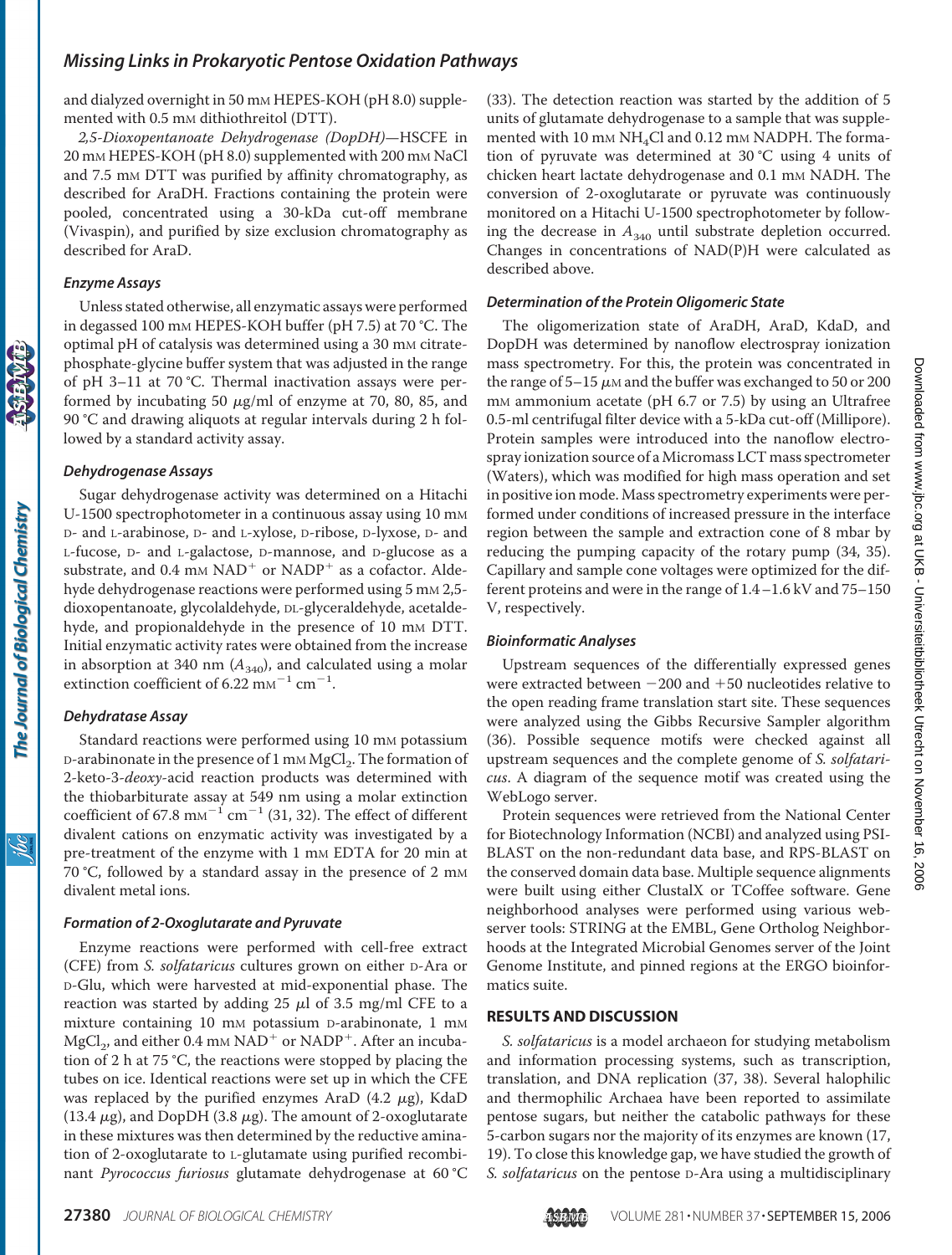genomics approach, and compared the results to growth on the hexose D-Glu. Both culture media supported growth to cell densities of  $\sim$ 2  $\times$  10<sup>9</sup> cells/ml ( $A_{600}$  2.5) with similar doubling times of around 6 h.

Several enzyme activity assays were performed with CFEs from both cultures to establish a mode of D-Ara degradation (Fig. 1). A 12.3-fold higher  $NADP^+$ -dependent D-Ara dehydrogenase activity (45.5 milliunits/mg) was detected in D-Ara CFE (Table 1), which indicated the presence of an inducible D-Ara dehydrogenase. D-Ara reductase, D-arabinitol dehydrogenase, and D-Ara isomerase activity were not detected. Activity assays using D-arabinonate indicated that D-Ara CFE contained a 13.9-fold higher D-arabinonate dehydratase activity (7.4 milliunits/mg) than D-Glu CFE (Table 1). Moreover, the multistep conversion of D-arabinonate to 2-OG could readily be demonstrated with D-Ara CFE in the presence of NADP<sup>+</sup> (Fig. 2). The formation of pyruvate as one of the products from D-arabinonate was not observed, whereas control reactions with both CFEs and D-gluconate as a substrate did yield pyruvate (data not shown), indicating that the enzymes of the Entner-Doudoroff pathway were operative. In the final step of the pathway, D-Ara CFE contained a 3.6-fold higher activity (255 milliunits/mg) toward the aldehyde 2,5-dioxopentanoate (DOP) using  $NADP<sup>+</sup>$  as a cofactor. The data suggest that *S. solfataricus* employs an inducible enzyme set that converts D-Ara into the tricarboxylic acid cycle intermediate 2-OG via the pentose oxidation pathway (Fig. 1*C*).



FIGURE 1. **Schematic representation of three types of pentose degrading pathways (***A***,** *B***, and** *C***).** *Arrows* with an *open* or *closed arrowtail* represent enzymatic steps that are performed by unknown proteins or known proteins, respectively. Abbreviations: *Ara*, arabinose; *Xyl*, xylose; *Rib*, ribose; *Ru*, ribulose; *Xu*, xylulose; *Ai*, arabinitol; *Xi*, xylitol; *Al*, arabinonolactone; *Xl*, xylonolactone; *Rl*, ribonolactone; *At*, arabinonate; *Xt*, xylonate; *Rt*, ribonate; *KDA*, 2-keto-3-*deoxy*-arabinonate (also called 2-oxo-4,5-dihydroxypentanoate); *DOP*, 2,5-dioxopentanoate (also called 2-oxoglutarate semialdehyde); *GA*, glycolaldehyde.

*Transcriptomics*—The global transcriptional response of *S. solfataricus* growing exponentially on D-Ara or D-Glu was determined by DNA microarray analysis. The transcriptome comparison between both growth conditions showed that a small set of genes was differentially expressed 3-fold or more (Table 2). The highly expressed genes under D-Ara conditions included all four subunits of the Ara ABC transporter (*Sso3066 –3069*) (39), a putative sugar permease for D-Ara (*Sso2718*), five of six subunits of the SoxM quinol oxidase complex (*Sso2968 – 2973*) (40), and five metabolic genes with general function predictions only (*Sso1300*, *Sso3124*, *Sso3117*, *Sso3118*, and *Sso1303*). The differential expression of the gene for the remaining SoxM subunit, *i.e.* the

#### TABLE 1

#### **Properties of the D-Ara degrading enzymes of** *S. solfataricus*

|                                                      | AraDH                                                                             | AraD                                               | KdaD                                        | <b>DopDH</b>                                                              |
|------------------------------------------------------|-----------------------------------------------------------------------------------|----------------------------------------------------|---------------------------------------------|---------------------------------------------------------------------------|
| Description                                          | D-Arabinose 1-dehydrogenase                                                       | D-Arabinonate<br>dehydratase                       | 2-Keto-3-deoxy-D-arabinonate<br>dehydratase | 2,5-Dioxopentanoate<br>dehydrogenase                                      |
| EC number                                            | 1.1.1.117                                                                         | 4.2.1.5                                            | $4.2.1 -$                                   | 1.2.1.26                                                                  |
| Locus ID                                             | <i>Sso1300</i>                                                                    | Sso3124                                            | Sso3118                                     | Sso3117                                                                   |
| Uniprot ID                                           | O97YM2                                                                            | Q97U96                                             | Q97UA0                                      | O97UA1                                                                    |
| GenBank ID                                           | 15898142                                                                          | 15899830                                           | 15899826                                    | 15899825                                                                  |
| COG                                                  | 1,064                                                                             | 4,948                                              | 3,970                                       | 1,012                                                                     |
| <b>PFAM</b>                                          | 00107                                                                             | 01188                                              | 01557                                       | 00171                                                                     |
| Specific activity in S.s extracts<br>(milliunits/mg) | 45.5                                                                              | 7.4                                                | $ND^a$                                      | 255                                                                       |
| -Fold $A/G$                                          | (12.3)                                                                            | (13.9)                                             |                                             | (3.6)                                                                     |
| ARA-box present                                      | Yes                                                                               | Yes                                                | Yes                                         | Yes                                                                       |
| Subunit size (kDa)                                   | 37.3                                                                              | 42.4                                               | 33.1                                        | 52.3                                                                      |
| Oligomerization                                      | Tetramer                                                                          | Octamer                                            | Tetramer                                    | Tetramer                                                                  |
| Substrate specificity, turnover<br>number $(s^{-1})$ | D-Arabinose (23.8)<br>$L$ -Fucose (26.8)<br>D-Ribose (17.7)<br>L-Galactose (17.7) | D-Arabinonate (1.8)                                | <b>ND</b>                                   | 2,5-Dioxopentanoate(8.6)<br>Glycolaldehyde(5.3)<br>DL-glyceraldehyde(4.8) |
| Cofactor                                             | $NADP^+$ , $Zn^{2+}$                                                              | $Mg^{2+}$                                          | <b>ND</b>                                   | $NADP+$                                                                   |
| Apparent $pH$ optimum ( $>50\%$ )<br>activity)       | $8.2(7.3-9.3)$                                                                    | $6.7(5.2 - 10.2)$                                  | <b>ND</b>                                   | $7.8(6.7-8.2)$                                                            |
| Apparent T-optimum (°C)<br>$($ >50% activity $)$     | $91(74->100)$                                                                     | $85(75-92)$                                        | <b>ND</b>                                   | ND                                                                        |
| Thermal inactivation<br>Half-life time               | 42 min at $85 °C$<br>26 min at 90 $°C$                                            | 18 min at $85^{\circ}$ C<br>$\leq$ 10 min at 90 °C | <b>ND</b>                                   | ND                                                                        |

*<sup>a</sup>* ND, not determined.



<u>isse</u>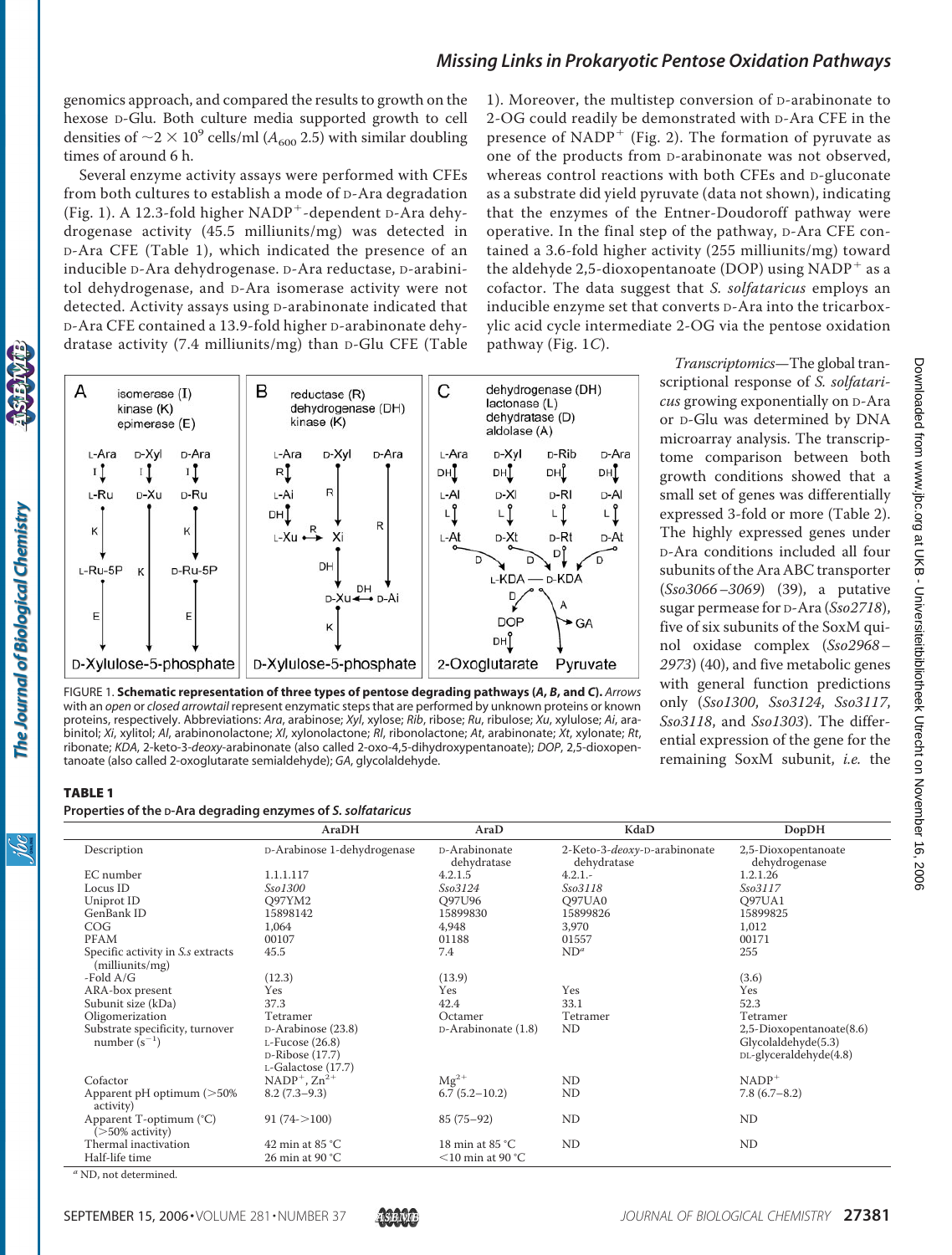sulfocyanin subunit SoxE (*Sso2972*), was just below the threshold level (supplemental materials Table 2). Whereas the expression of the ABC-type transport system genes had been shown to be induced in Ara media previously (39, 41), the differential expression of the SoxM gene cluster was not anticipated.

The genes that were up-regulated under D-Glu conditions encode seven uncharacterized proteins (*Sso3073*, *Sso3089*,



FIGURE 2. **The formation of 2-oxoglutarate from D-arabinonate by extracts of** *S. solfataricus* **and by recombinant enzymes AraD, KdaD, and DopDH, in the presence of 0.4 mM NAD (***dark gray bars***) or NADP (***light gray bars***).**

#### TABLE 2 **Differentially expressed genes (>3-fold different)**

The Journal of Biological Chemistry

*Sso3104*, *Sso1312*, *Sso2884*, *Sso3085*, and *Sso3100*), the SoxB subunit of the SoxABCD quinol oxidase complex (*Sso2657*) (42), and a glutamate dehydrogenase (*Sso2044*) (43) (Table 2). The Glu ABC transporter was not differentially expressed, confirming previous observations (41). The difference in gene expression of subunits SoxA (*Sso2658*), SoxC (*Sso2656*), and SoxD (*Sso10828*) was just below the threshold level (supplemental materials Table 2). Next to the SoxABCD genes, a small gene cluster containing the Rieske iron-sulfur cluster protein SoxL-1 (*Sso2660*) and *Sso2661* to *Sso2663* appeared to be expressed with a 2–3-fold difference (supplemental materials Table 2). It thus appears that under D-Glu conditions, the Sox-ABCD quinol oxidase complex is preferentially used, whereas under D-Ara conditions the SoxM-mediated terminal quinol oxidation is favored. Differential use of both oxidase complexes was recently also found in *Metallosphaera sedula*. Here the SoxABCD genes were expressed at high levels during growth on sulfur, whereas heterotrophic growth on yeast extract induced the production of the SoxM complex (44). Because the aeration and cell density of the D-Ara and D-Glu cultures was similar, the trigger for the differential expression of the two oxidase complexes in *S. solfataricus* is currently unknown.

*Proteomics*—Protein expression in the soluble proteomes of D-Ara and D-Glu grown *S. solfataricus* cells was compared using a combination of two-dimensional gel electrophoresis, stable isotope labeling, and tandem mass spectrometry. By employing

| Locus name               | Microarray $log2$<br>fold $(q$ value) <sup><i>a</i></sup> | Proteomics<br>fold | Description                                                                                     | Ref.       |  |  |
|--------------------------|-----------------------------------------------------------|--------------------|-------------------------------------------------------------------------------------------------|------------|--|--|
|                          | $(A/G) \pm S.D.$                                          |                    |                                                                                                 |            |  |  |
| High expression on D-Ara |                                                           |                    |                                                                                                 |            |  |  |
| Sso3066                  | $4.02 \pm 0.58(1.1)$                                      | >20                | Arabinose ABC transporter, arabinose-binding protein (AraS)                                     | 39         |  |  |
| Sso3068                  | $3.71 \pm 0.97(1.1)$                                      | ND <sup>b</sup>    | Arabinose ABC transporter, permease                                                             | 39         |  |  |
| Sso1300                  | $3.64 \pm 0.95(1.1)$                                      | >20                | Alcohol dehydrogenase IV <sup>c</sup> D-arabinose 1-dehydrogenase (AraDH)                       | This study |  |  |
| Sso3067                  | $3.37 \pm 0.49$ (1.1)                                     | N <sub>D</sub>     | Arabinose ABC transporter, permease                                                             | 39         |  |  |
| Sso3069                  | $2.97 \pm 0.18$ (2.5)                                     | ND                 | Arabinose ABC transporter, ATP binding protein                                                  | 39         |  |  |
| Sso2968                  | $2.56 \pm 1.30(1.1)$                                      | ND                 | Quinol oxidase subunit (SoxM complex), SoxI                                                     | 40         |  |  |
| Sso3124                  | $2.44 \pm 1.13(1.1)$                                      | >20                | Mandelate racemace/muconate lactonizing enzyme <sup>b</sup> D-arabinonate<br>dehydratase (AraD) | This study |  |  |
| Sso3117                  | $2.39 \pm 0.62$ (1.1)                                     | >20                | Aldehyde dehydrogenase <sup>c</sup> 2,5-dioxopentanoate dehydrogenase<br>(DopDH)                | This study |  |  |
| Sso2971                  | $2.24 \pm 1.17(1.1)$                                      | <b>ND</b>          | Quinol oxidase subunit (SoxM complex), SoxF (Rieske Fe-S protein)                               | 40         |  |  |
| Sso2973                  | $2.10 \pm 1.48$ (2.6)                                     | ND                 | Quinol oxidase subunit (SoxM complex), SoxM $(I + III)$                                         | 40         |  |  |
| Sso2970                  | $2.09 \pm 1.53$ (2.6)                                     | ND                 | Quinol oxidase subunit (SoxM complex), SoxG (cytochrome $a_{ss7}$ )                             | 40         |  |  |
| Sso2718                  | $1.99 \pm 1.10$ (1.1)                                     | N <sub>D</sub>     | Putative sugar permease                                                                         |            |  |  |
| Sso3046                  | $1.89 \pm 0.87$ (1.1)                                     | ND                 | Putative ABC sugar transporter, ATP-binding protein                                             |            |  |  |
| Sso2969                  | $1.86 \pm 1.09$ (1.1)                                     | ND                 | Quinol oxidase (SoxM complex), SoxH subunit (II)                                                | 40         |  |  |
| Sso3118                  | $1.78 \pm 0.45$ (1.1)                                     | >20                | Conserved hypothetical protein <sup>c</sup> 2-keto-3-deoxy-D-arabinonate<br>dehydratase (KdaD)  | This study |  |  |
| Sso1303                  | $1.77 \pm 0.57$ (1.1)                                     | ND                 | Putative pentonic acid dehydratase                                                              |            |  |  |
| Sso1333                  | NDE <sup>d</sup>                                          | $3.48 \pm 0.62$    | Isocitrate lyase                                                                                | 45         |  |  |
| Sso0527                  | <b>NDE</b>                                                | $3.45 \pm 0.72$    | Phosphoglycerate kinase                                                                         | 46         |  |  |
| Sso2869                  | <b>NDE</b>                                                | $3.06 \pm 1.06$    | Malic enzyme                                                                                    | 47         |  |  |
| High expression on D-Glu |                                                           |                    |                                                                                                 |            |  |  |
| <i>Sso3073</i>           | $-2.59 \pm 0.71(1.1)$                                     | <b>ND</b>          | Putative sugar permease                                                                         |            |  |  |
| Sso3089                  | $-2.12 \pm 1.12$ (1.1)                                    | ND                 | Hypothetical membrane protein component                                                         |            |  |  |
| Sso3104                  | $-2.04 \pm 0.31(1.1)$                                     | ND                 | Hypothetical protein                                                                            |            |  |  |
| Sso1312                  | $-2.02 \pm 0.52$ (1.1)                                    | <b>ND</b>          | Putative ring oxidation complex/phenylacetic acid degradation rel.<br>protein                   |            |  |  |
| Sso2884                  | $-1.87 \pm 0.37(1.1)$                                     | ND                 | Putative 4-carboxymuconolactone decarboxylase                                                   |            |  |  |
| Sso2657                  | $-1.77 \pm 0.87$ (1.1)                                    | ND                 | Quinol oxidase (SoxABCD complex), cytochrome aa3 subunit (SoxB)                                 | 42         |  |  |
| Sso3085                  | $-1.63 \pm 0.86$ (1.1)                                    | ND                 | Conserved hypothetical membrane protein                                                         |            |  |  |
| Sso3100                  | $-1.60 \pm 0.88$ (1.1)                                    | ND                 | Hypothetical membrane protein component                                                         |            |  |  |
| Sso2044                  | $-1.60 \pm 0.48(1.1)$                                     | ND                 | L-Glutamate dehydrogenase                                                                       |            |  |  |
| $-2$ $-1$ $-1$           |                                                           |                    |                                                                                                 |            |  |  |

 $^a\!q$  value  $<$  5 indicates statistically significant differential expression  $^b$  ND, not determined.

*<sup>c</sup>* Original annotation.

*<sup>d</sup>* NDE, not differentially expressed.

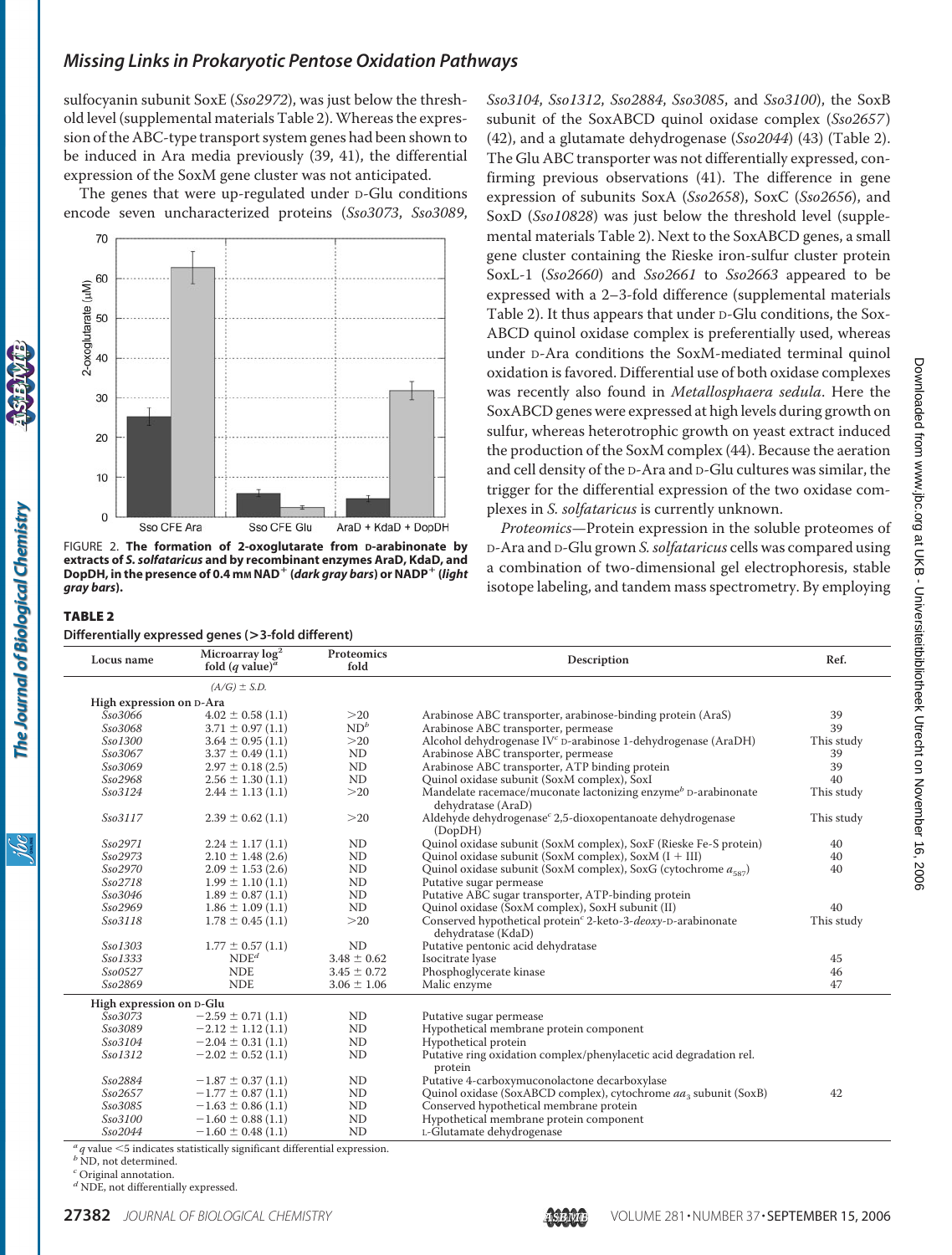

FIGURE 3.**Putative cis-regulatory element (ARA box) and TATA box in upstream sequences of the D-Ara-induced genes.** The predicted transcription start site is indicated by +1. Transcripts are *underlined* (41). Coding sequences are in *bold*. Additional ARA boxes were found for *Sso3066* at -90 to -83 and *Sso1300* at -235 to -228 relative to the transcription start sites. Note: a single ARA box is present in the intergenic region between the divergently oriented genes *Sso3118* and *Sso3117*.

this strategy, five proteins were found with more than a 20-fold difference in expression level (supplemental materials Fig. 1, *B*–*F*), including the Ara-binding protein from the Ara ABC transporter (AraS, Sso3066) (39), Sso1300, Sso3124, Sso3118, and Sso3117 (Table 2). Interestingly, the difference in expression level of these genes at the protein level appeared to be more pronounced than at the mRNA level, which ranged from 3.4- to 16-fold. Three other proteins were also produced in higher amounts during growth on D-Ara, albeit only up to a 3-fold difference (Table 2). These were the isocitrate lyase (Sso1333) (45), the phosphoglycerate kinase (Sso0527) (46), and the malic enzyme (Sso2869) (47).

*Promoter Motif Analysis*—The promoters of the differentially expressed genes were analyzed for the occurrence of DNA sequence motifs that could play a role as cis-acting elements in the coordinated transcriptional control of these genes. The analysis indeed revealed the presence of a palindromic motif (consensus: AACATGTT) in the promoters of *Sso3066* (*araS*), *Sso1300*, *Sso3124*, *Sso3118*, and *Sso3117* genes (Fig. 3). This motif was designated the ARA box and it was always located upstream of the predicted TATA box with a separation of 10 bases. A conserved transcription factor B recognition element appeared to be absent from the interspaced sequence between both boxes. Additional copies of the ARA box were identified further upstream of both *Sso3066* and *Sso1300*. Although primer extension analysis was only performed for the *araS* gene (41), the promoter architecture suggests that the transcript leader of *Sso1300*, *Sso3124*, *Sso3118*, and *Sso3117* will either be very short, or absent. This is in good agreement with the fact that a large proportion of the *S. solfataricus* genes is predicted to be transcribed without a leader (48). The inducibility of the *araS* promoter has recently been exploited in viral expression vectors that enable recombinant protein production in *S. solfataricus* (49).

*Biochemical Characterization of the D-Ara-induced Proteins*—The genes that were differentially expressed and contained an Ara box in their promoter were selected and cloned in an *E. coli* expression vector. The resulting proteins were over-



FIGURE 4. **A digital photograph is shown of a Coomassie Blue-stained 8% SDS-PAGE gel that was loaded with purified recombinantly produced enzymes from the D-Ara oxidation pathway of** *S. solfataricus***.** Marker sizes are indicated in kDa.

produced, purified, and characterized to investigate their role in the metabolism of D-Ara.

*AraDH*—The putative zinc-containing, medium-chain alcohol dehydrogenase encoded by *Sso1300* was efficiently produced and purified using a single step of affinity chromatography (Fig. 4). The enzyme was most active on L-fucose (6-*deoxy*-L-galactose) ( $k_{\text{cat}}$  26.8 s<sup>-1</sup>), followed by D-Ara ( $k_{\text{cat}}$  23.8 s<sup>-1</sup>), using preferentially NADP<sup>+</sup> ( $K_m$  0.04  $\pm$  0.01 mm) over NAD<sup>+</sup>  $(K_m 1.25 \pm 0.45 \text{ mm})$  as a cofactor. This enzyme was thus likely to account for the elevated D-Ara dehydrogenase activities in *S. solfataricus* CFE. AraDH could also oxidize L-galactose and the  $D-Ara$  C2-epimer D-ribose with similar rates  $(k_{cat}$  17.7 s<sup>-1</sup>) (Table 1). Enzyme activity toward other sugars remained below 7% of the highest activity. Similar substrate specificities and affinities have been found previously for mammalian and bacterial L-fucose or D-Ara dehydrogenases, although these enzymes prefer  $NAD^+$  as a cofactor (50, 51). AraDH was more than 50% active in a relatively narrow pH range from 7.3 to 9.3, with optimal catalysis proceeding at pH 8.2. The thermophilic nature of the enzyme is apparent from its optimal catalytic temperature of 91 °C. The enzyme maintained a half-life of 42 and

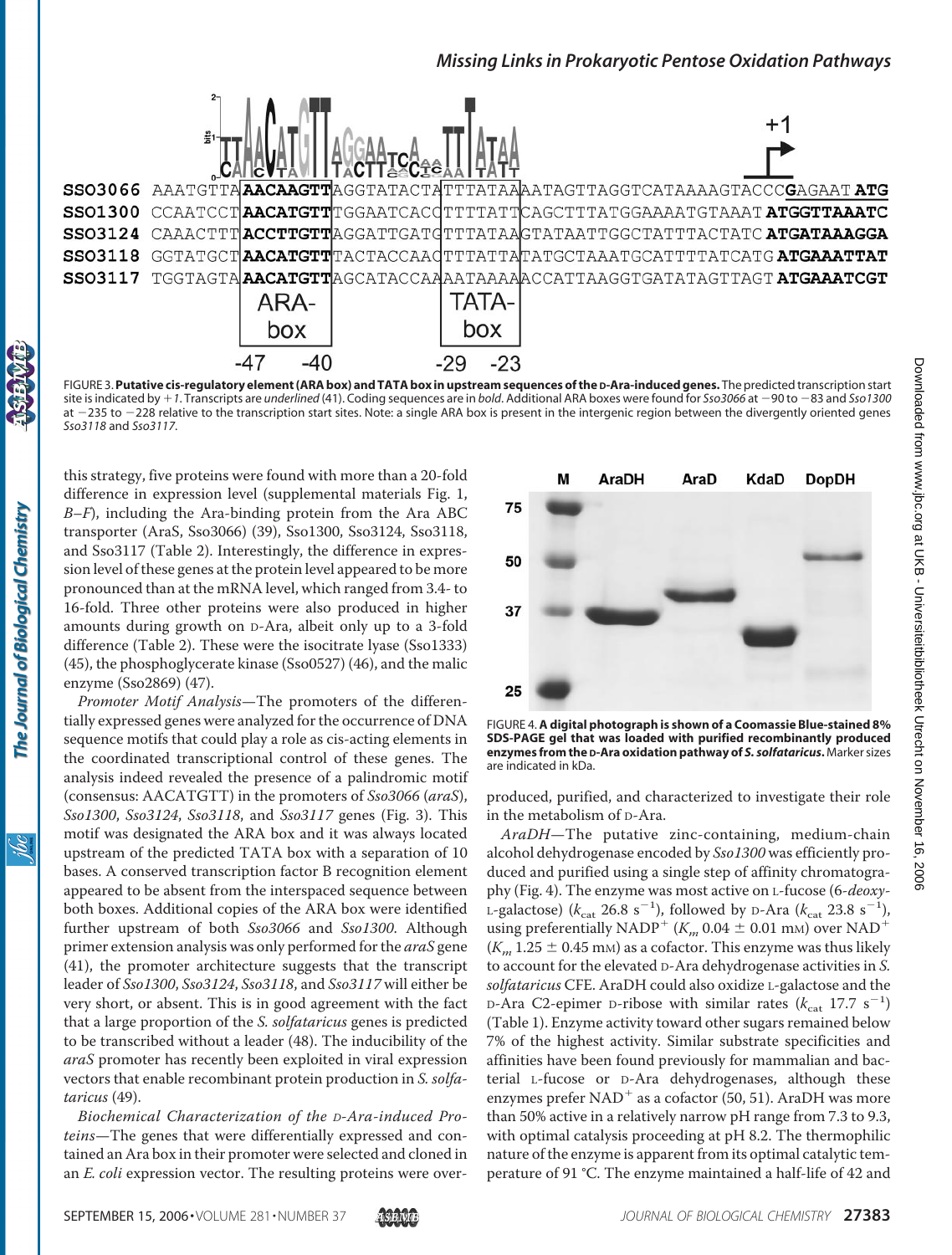26 min at 85 and 90 °C, respectively, indicating that the enzyme is thermostable at physiological growth temperatures of *S. solfataricus*. Native mass spectrometry experiments showed that the intact recombinant AraDH has a molecular mass of 149,700  $\pm$  24 Da. Comparing these data with the expected mass on the basis of the primary sequence (37,291 Da) clearly showed that the protein has a tetrameric structure and contains two zinc atoms per monomer. This is in good agreement with the tetrameric structure that has been reported for another alcohol dehydrogenase from *S. solfataricus* (Sso2536), which has a 33% identical protein sequence (30). This dehydrogenase, however, prefers aromatic or aliphatic alcohols as a substrate, and  $NAD^+$ over NADP<sup>+</sup> as a cofactor. A structural study of AraDH is currently ongoing to explain the observed differences in substrate and cofactor selectivity.

*Arabinonate Dehydratase (AraD)*—The protein encoded by gene *Sso3124* was originally annotated as a member of the mandelate racemase and muconate lactonizing enzyme family. This superfamily, which additionally comprises of aldonic acid dehydratases, is mechanistically related by their common ability to abstract  $\alpha$ -protons from carboxylic acids (52). Production of the enzyme in *E. coli* yielded  $\sim$ 10% soluble recombinant protein, which was purified using anion exchange and size exclusion chromatography (Fig. 4). The enzyme was shown to catalyze the strictly  $Mg^{2+}$ -dependent dehydration reaction of D-arabinonate to 2-keto-3-*deoxy*-D-arabinonate (KDA) (supplemental materials Fig. 2*A*). It is therefore conceivable that this enzyme is largely responsible for the increased levels of D-arabinonate dehydratase activity in *S. solfataricus* extracts. AraD displayed a maximum turnover rate of 1.8  $s^{-1}$  at a substrate concentration of 8 mm, whereas higher substrate concentrations imposed severe inhibitory effects on the enzyme (supplemental materials Fig. 2*B*). No activity was measured with D-gluconate up to 20 mM. More than 50% enzyme activity was observed in a broad pH range of 5.2 to 10.2 with an optimum at pH 6.7 (Table 1). The enzyme was optimally active at 85 °C during which it maintained a half-life time of 18 min. Native mass spectrometry revealed that the protein had a molecular mass of 340,654  $\pm$  63 Da, which corresponds well to an octameric protein assembly (expected monomeric mass is 42,437 Da). The native D-gluconate dehydratase from *S. solfataricus* (GnaD, Sso3198), which has a 23% identical protein sequence, was found to be an octamer as well (32). Interestingly, AraD was only produced as an octamer when the media was supplemented with 20 mm  $Mg^{2+}$  during protein overexpression. Without this divalent cation, the recombinant protein was inactive and appeared to be monomeric. Sequence alignment analysis as well as three-dimensional modeling based on a *Agrobacterium tumefaciens* protein with unknown function (Atu3453, Protein Data Bank code 1RVK) showed that Asp-199, Glu-225, and Glu-251 are likely to be involved in binding the divalent metal ion, which is required to stabilize the enolic reaction intermediate (52).

*KdaD*—To investigate the possible role of Sso3118, the protein was overproduced in *E. coli*, and subsequently purified (Fig. 4). Surprisingly, although the predicted pI of the enzyme is 5.9, the vast majority of protein did not bind to the anion exchange column at a pH of 8. Moreover, the protein had a tendency to precipitate, which could be reversed and effectively prevented by the addition of 0.5 mm DTT to all buffers. Native mass spectrometry under reducing conditions revealed that the protein had a molecular mass of 132,850  $\pm$  47 Da, which corresponds with a tetrameric quaternary structure (expected monomeric mass of 33,143 Da). The catalytic activity of the protein was investigated by performing indirect enzyme assays using AraD with D-arabinonate as a substrate. A 50% decrease in the yield of KDA was observed when both enzymes were co-incubated in the presence of  $Mg^{2+}$ , but this did not result in the formation of either 2-OG or pyruvate. Given the fact that D-arabinonate is converted to 2-OG in D-Ara CFE, this enzyme was anticipated to be responsible for the dehydration of D-KDA to the aldehyde DOP. However, due to the unavailability of D-KDA, it was not possible to show this in a direct enzyme assay. We therefore employed an indirect assay using AraD, the putative D-KDA dehydratase (KdaD) and the predicted aldehyde dehydrogenase. The results of this assay are described under "DopDH."

According to the Clusters of Orthologous Groups of proteins classification system, the putative KDA dehydratase belongs to COG3970. The catalytic domain of these proteins resembles that of the eukaryal fumarylacetoacetate hydrolase; an enzyme that catalyzes the Mg<sup>2+</sup>- or Ca<sup>2+</sup>-dependent hydrolytic cleavage of fumarylacetoacetate to yield fumarate and acetoacetate as the final step of phenylalanine and tyrosine degradation (53). In humans, several mutations in the fumarylacetoacetate hydrolase gene will lead to hereditary tyrosinemia type I, which is mainly characterized by liver defects (54). Members of COG3970 are also homologous to the C-terminal decarboxylase domain of the bifunctional enzyme HpcE from *E. coli*, which in addition consists of an N-terminal isomerase domain (55). This enzyme is active in the homoprotocatechuate pathway of aromatic compounds and is responsible for the  $Mg^{2+}$ dependent decarboxylation of 2-oxo-5-carboxy-hept-3-ene-1,7-dioic acid to 2-hydroxy-hepta-2,4-diene-1,7-dioic acid and its subsequent isomerization to 2-oxo-hept-3-ene-1,7-dioic acid (55). Although the function of these enzyme classes is rather diverse, their structures have revealed similarities in terms of a fully conserved metal-ion binding site and a relatively conserved active site architecture. Multiple sequence alignment analysis of KdaD indicated the presence of a metal binding site consisting of Glu-143, Glu-145, and Asp-164, which may implicate a metal dependent activity as well. Further structural and kinetic studies of KdaD are currently ongoing.

*DopDH*—The putative aldehyde dehydrogenase encoded by *Sso3117* was overproduced in *E. coli*, which resulted in the formation of  $\sim$  5% soluble protein. This protein fraction was purified using affinity and size exclusion chromatography (Fig. 4). From native mass spectrometry experiments we could determine a molecular mass of 210,110 Da, which is in reasonable agreement with the expected mass of the tetramer on the basis of the primary sequence (52,290 Da). The measured mass may be somewhat higher due to the binding of small molecules to the protein oligomer. The determined oligomerization state corresponds to that of the closely related aldehyde dehydrogenase ALDH-T from *Geobacillus stearothermophilus* (56). The aldehyde dehydrogenase was tested for the activity toward different aldehydes and cofac-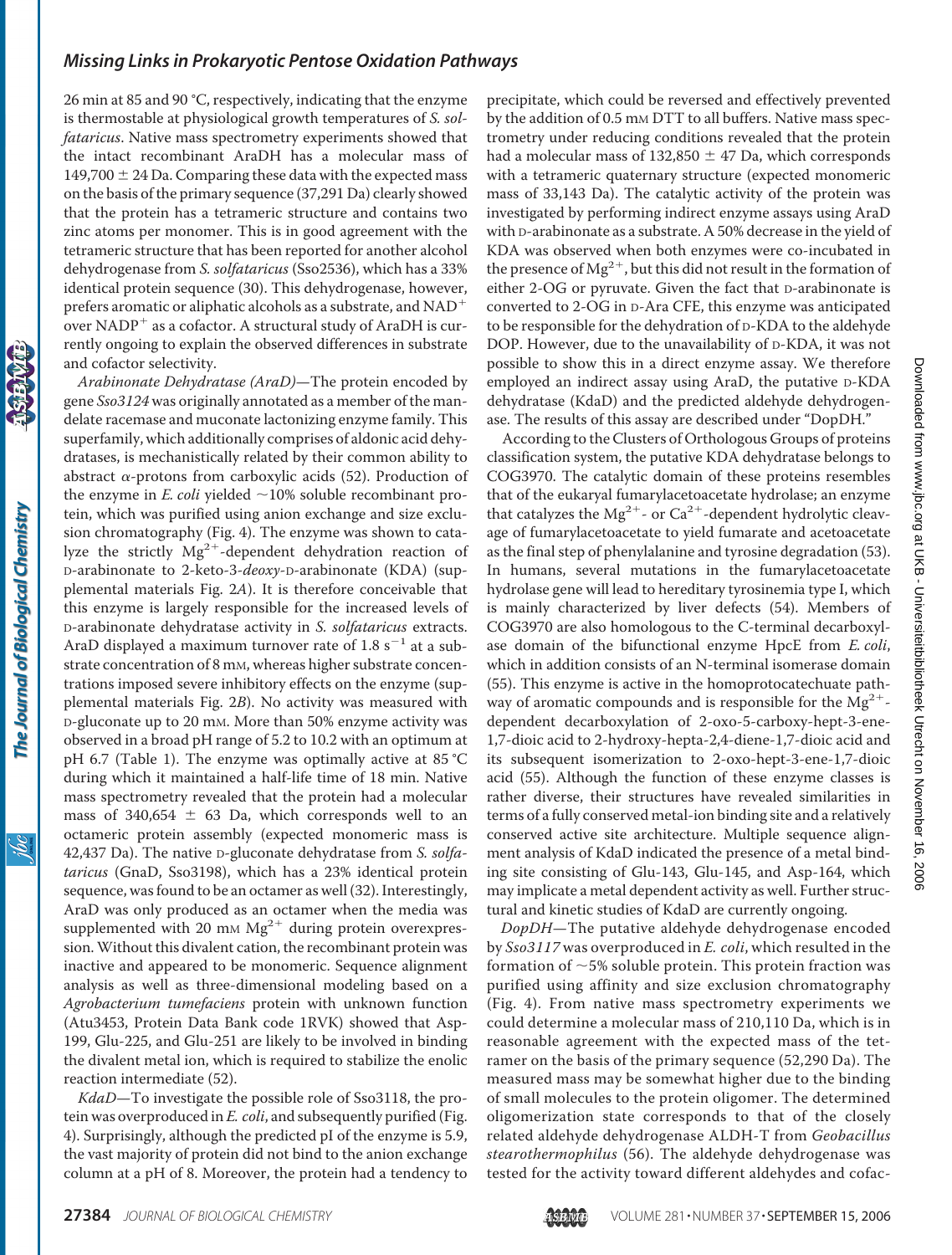tors (Table 1). This indicated that the enzyme preferred  $NADP<sup>+</sup>$  over  $NAD<sup>+</sup>$ , and that it oxidized several hydrophilic aldehydes with the highest activity toward DOP followed by glycolaldehyde and DL-glyceraldehyde. More than 50% enzyme activity was observed in a pH range of 6.7– 8.2, with an optimum at pH 7.8. The enzyme was also tested in conjunction with AraD and KdaD for the production of 2-OG or pyruvate. Similar to the activities in D-Ara CFE, these three enzymes were able to form 2-OG and not pyruvate, from D-arabinonate using preferably  $NADP^+$  as a cofactor (Fig. 2). Omission of either the cofactor, AraD, KdaD, or DopDH prevented the formation of 2-OG, indicating that all components were essential for the enzymatic conversions, and that KdaD was most likely responsible for the dehydration of D-KDA to DOP.

Extensive kinetic characterization of DopDH proved to be rather complicated, because the enzyme lost nearly all its activity within 1 day after its purification, even in the presence of high concentrations of reducing agents, such as DTT or  $\beta$ -mercaptoethanol. This could be due to the fact that this class of enzymes contains a catalytic cysteine residue (in DopDH Cys-293), which can become irreversibly oxidized, leading to a total loss of enzymatic activity. A rapid inactivation was also observed with ALDH-T from *G. stearothermophilus* (56).

*Central Carbohydrate Metabolism*—Some central metabolic routes, such as the glycolysis, gluconeogenesis, and the tricarboxylic acid cycle have been studied extensively in *S. solfataricus*, *Sulfolobus acidocaldarius*, and other Archaea. The availability of their genome sequences (37, 57) as well as the genome sequence of *Sulfolobus tokodaii* (58), has recently allowed a reconstruction of the genes involved in these pathways (23). The effect of the introduction of excess 2-OG resulting from the D-Ara oxidative pathway led to the differential expression of only a few additional genes in these central carbon metabolic routes (Table 2; supplemental materials Fig. 3). The isocitrate lyase, the phosphoglycerate kinase, and the malic enzyme were up-regulated at the protein level under D-Ara conditions. The induction of the malic enzyme might indicate that the main proportion of 2-OG is converted to malate, which is then decarboxylated to pyruvate and acetyl-CoA, respectively, and is then fully oxidized to two molecules of  $CO<sub>2</sub>$  in one round of the tricarboxylic acid cycle. Although this may seem energetically unfavorable, the net difference in yield between the full degradation of one molecule of  $D$ -Glu or  $D$ -Ara to  $CO<sub>2</sub>$  is only one NADPH reduction equivalent in favor of D-Glu, because both degradation schemes lead to 6 reduced ferredoxins, 2  $FADH<sub>2</sub>$ , 2 ATP, and 6 or 5 NADPH molecules, respectively. It is therefore not surprising that the growth rates under both conditions are similar. The phosphoglycerate kinase may be indicative of increased gluconeogenic activities that are required under D-Ara conditions. The isocitrate lyase is normally operative in the glyoxylate shunt, but high production levels of the enzyme have also been observed during growth on L-glutamate compared with D-Glu (25). Oxidative deamination of L-glutamate leads to the formation of 2-OG as well, which may inhibit the isocitrate dehydrogenase activity leading to an accumulation of isocitrate. This could trigger the production of the isocitrate lyase, which can bypass this step without the loss of  $CO<sub>2</sub>$ .

*Pentose Oxidation Gene Clusters*—The comprehensive analysis of conserved gene clustering in multiple genome sequences is becoming an increasingly important tool to predict functionally or physically associated proteins in prokaryotic cells (reviewed in Ref. 59). Genomic context analysis of the genes involved in the D-Ara oxidative pathway of *S. solfataricus* showed that *kdaD* and *dopDH* gene orthologs are often located adjacent in prokaryotic genomes. This finding supports the proposed enzymatic functions of an aldehyde producing and an aldehyde oxidative activity. In addition, the analysis uncovered the presence of putative pentose oxidative gene clusters in the genomes of several aerobic proteobacteria, such as members of the genera *Burkholderia*, *Rhizobium*, *Bradyrhizobium*, *Agrobacterium*, and *Pseudomonas*. In some cases, the presence of such a gene cluster correlates well with the ability of the organism to assimilate pentoses and with enzymatic activities present in cell extracts (7–11), whereas in other cases biochemical data is not available. Nonetheless, a few of these characteristic gene clusters have been demonstrated genetically to be linked to pentose degradation. Combined with the findings in *S. solfataricus*, this allows the identification of additional enzymatic components in the pentose oxidation pathway and prediction of their enzymatic functions (Fig. 5*A*).

A putative operon of five genes was found in the genome of the oligotrophic α-proteobacterium *Caulobacter crescentus*, which was 2.8–11.6-fold up-regulated during growth on D-Xyl as compared with D-Glu (60). Reporter fusion constructs of the CC0823 promoter to the  $\beta$ -galactosidase gene (*lacZ*) from *E. coli* confirmed that this promoter is highly induced during growth on D-Xyl, and repressed on D-Glu or proteinaceous media (60, 61). Moreover, the disruption of the CC0823 gene prevented the *C. crescentus* from growth on D-Xyl as a single carbon source (61).

A second pentose degradation gene cluster involved in L-Ara uptake and utilization was found on chromosome II of the pathogenic β-proteobacterium *Burkholderia thailandensis*. This cluster consisting of nine genes was proposed to be responsible for the L-Ara degradation to 2-OG (Fig. 5*A*) (62). Disruption of the *araA*, *araC*, *araE*, and *araI* genes led to an L-Ara negative phenotype. Reporter gene insertions showed that *araC* and *araE* gene expression was repressed during growth in D-Glu media, and induced in L-Ara media. The transfer of the gene cluster to the related bacterium *B. pseudomallei* enabled this organism to utilize L-Ara as a sole carbon source also (62). Interestingly, an L-Ara dehydrogenase with 80% sequence identity to AraE has recently been characterized from *Azospirillum brasiliense* (63); an organism that is known to degrade L-Ara to 2-OG (12). The flanking sequences of this gene revealed close homologs of the *B. thailandensis araD* and *araE*, which would indicate a similar gene cluster in *A. brasiliense* (63).

Apart from several bacteria, putative pentose oxidation clusters are also present in some Archaea. In the halophile *Haloarcula marismortui*, a gene cluster was found on chromosome I that seems to contain all of the necessary components for D-Xyl oxidation, including a gene that has been identified as a D-Xyl dehydrogenase (19) (Fig. 5*A*).

*Components of the Pentose Oxidation Pathway*—Careful inspection of the different pentose oxidation gene clusters

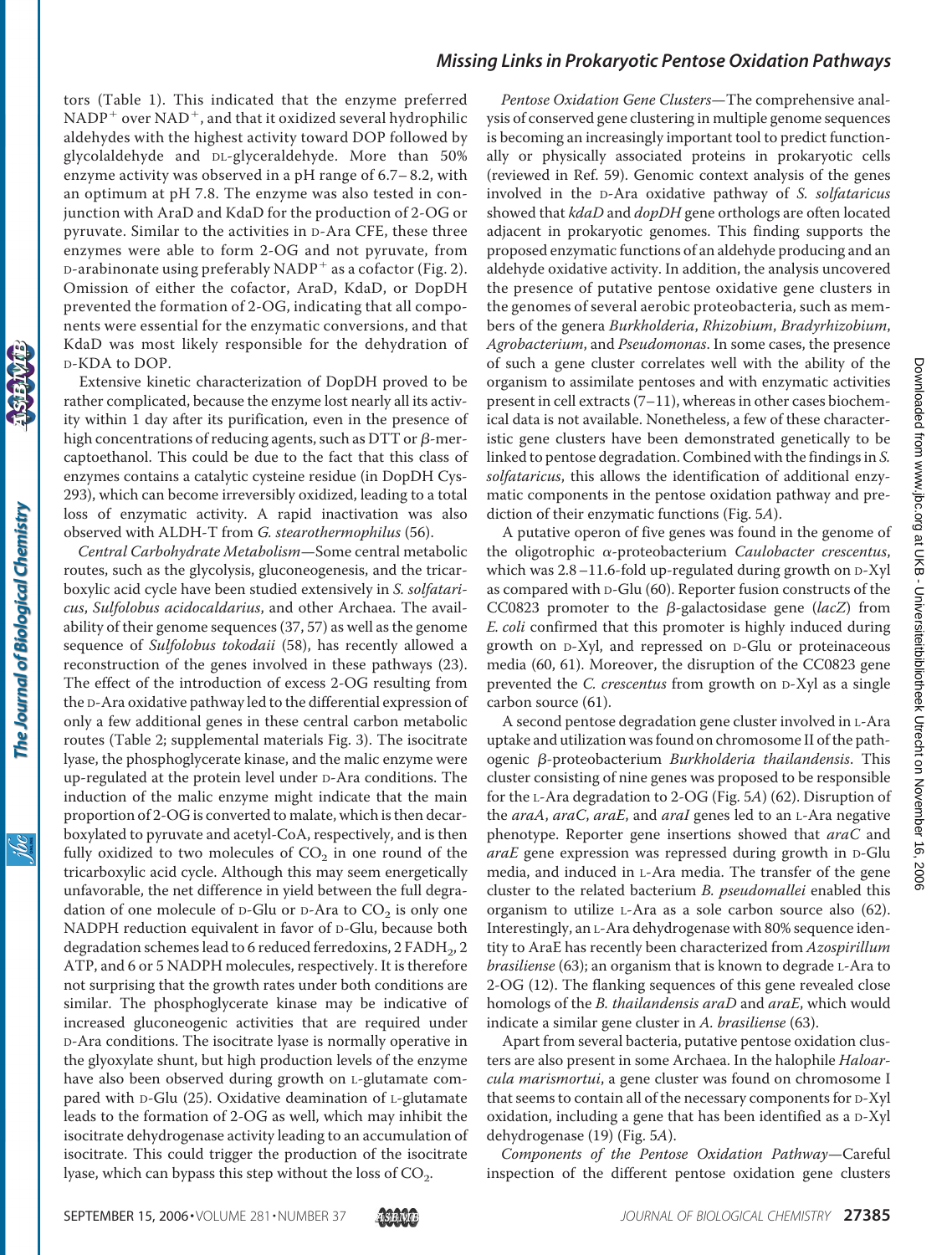

FIGURE 5. *A*, scheme of the organization of conserved gene clusters involved in the pentose, hexaric acid, and hydroxyproline degradation. Proposed analogous gene functions are indicated in the same color (*green*, pentose dehydrogenase; *orange*, pentonolactonase; *yellow*, aldonic acid dehydratase; *red*, 2-keto-3-deoxyaldonic acid dehydratase; *blue*, 2,5-dioxopentanoate dehydrogenase). *Dashed* genes are displayed smaller than their relative size. Protein family numbers are displayed *below* each gene according to Clusters of Orthologous Groups of proteins classification system (64). The genes indicated in *white* or *gray* encode the following putative functions: *araA*, transcriptional regulator; *araF-araH*, L-Ara ABC transporter (periplasmic L-Ara binding protein, ATPbinding protein, permease); *rrnAC3038*, heat shock protein X; *ycbE*, glucarate/galactarate permease; *ycbG*, transcriptional regulator; *PP1249*, hydroxyproline permease. *B*, schematic representation of the convergence of catabolic pathways for pentoses, hexaric acids (9, 71, 72, 78), and hydroxyproline (73–75) at the level of 2,5-dioxopentanoate. Enzymatic activities are indicated by their EC number. *Dashed lines* indicate proposed spontaneous reactions.

shows that the gene encoding the final enzymatic step, from DOP to 2-OG, is fully conserved between the different pentose oxidation gene clusters. The remaining analogous enzymatic steps that convert D-Ara, D-Xyl, or L-Ara into DOP are performed by enzymes from distinct COGs (Clusters of Orthologous Groups of proteins) (64) (Fig. 5, *A* and *B*, pentose panels). Whereas some of this variation in enzyme use may simply be explained by substrate differences, other variations may be due

The Journal of Biological Chemistry

Ìбс

Downloadedfrom www.jpc.org at UKB - Universiteitbibliotheek Utrecht on November 16, 2006

Downloaded from www.jbc.org at UKB - Universiteitbibliotheek Utrecht on November 16, 2006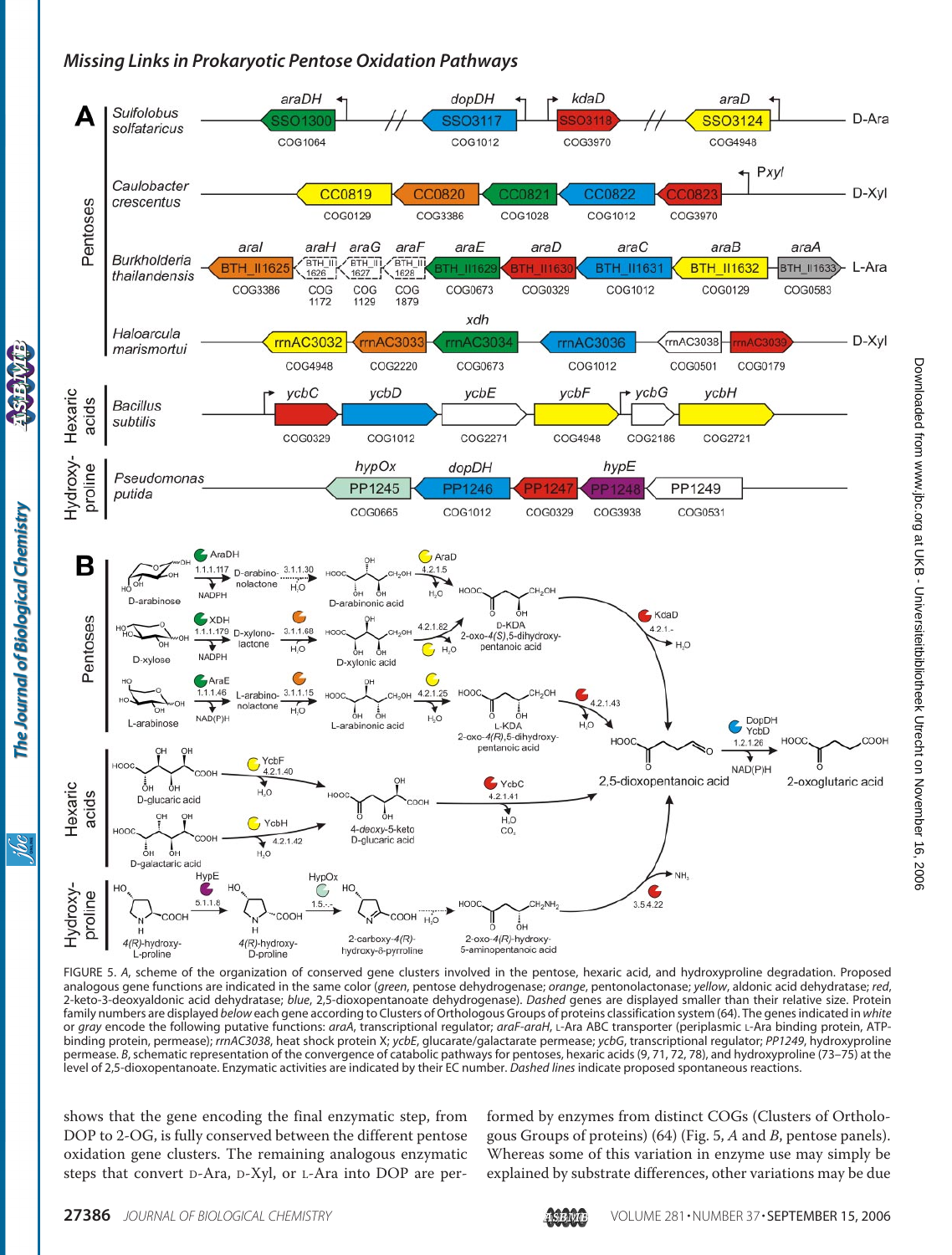to the individual adaptation of existing enzymes with similar reaction chemistry, such as the pentose dehydrogenases.

A striking difference between the set of enzymes responsible for D-Ara degradation in *S. solfataricus* on the one hand, and the predicted sets for D-Xyl degradation in *C. crescentus* and *H. marismortui* and L-Ara degradation in *B. thailandensis* on the other hand, is the apparent absence of an up-regulated lactonase in the hyperthermophile. This enzyme is responsible for the hydrolysis of the lactone, yielding the corresponding linear pentonic acid. Such ring opening reactions are reported to proceed spontaneously at ambient temperatures, albeit at slow rates (65). Overexpressing a lactonase may therefore be advantageous at mesophilic growth temperatures, whereas at 80 °C the spontaneous reaction may well proceed rapidly enough not to be rate-limiting. The pentose oxidation gene clusters seem to be predominated by lactonases of COG3386, which are often annotated as "senescence marker protein-30 family proteins." The genome of *S. solfataricus* contains two of these genes (*Sso2705* and *Sso3041*), but they were not differentially expressed, indicating that they are either not involved or that their basal expression level is sufficient for arabinonolactone hydrolysis. The putative xylonolactonase from *H. marismortui*, however, is homologous to metal-dependent  $\beta$ -lactamases belonging to COG2220, which catalyze similar lactame-ring opening reactions (66).

Other non-orthologous enzyme components of the pentose oxidation pathway include the pentonic acid dehydratases. Whereas the D-arabinonate dehydratase from *S. solfataricus* belongs to COG4948, the same function seems to be performed by members of COG0129 that are commonly annotated as dihydroxyacid dehydratases (IlvD) or 6-phosphogluconate dehydratases (Edd) (67). A member of this family has recently been characterized from *S. solfataricus* (DHAD, *Sso3107*), which revealed a broad substrate specificity for aldonic acids (68). However, this gene was not differentially expressed according to the transcriptome or proteome analysis.

The 2-keto-3-*deoxy*-D-arabinonate dehydratase (COG3970), or a member of the homologous COG0179, appears to be present in D-Ara and D-Xyl degradation gene clusters. Interestingly, in several *Burkholderia* species, and in *A. brasiliense*, this gene is replaced by a member of the dihydrodipicinolate synthase family (COG0329, *B.th araD*). Members of this family catalyze either aldolase or dehydratase reactions via a Schiff base-dependent reaction mechanism by a strictly conserved lysine residue. Interestingly, a detailed study of an L-KDA dehydratase involved in the L-Ara metabolism of *P. saccharophila* was reported a few decades ago, but unfortunately, neither the N-terminal sequence of the protein nor the gene sequence was determined (69, 70). The authors found that this enzyme was enantioselective for L-KDA (2-oxo-*4*(*R*),5-dihydroxypentanoate), and that the reaction proceeds via a Schiff-base intermediate. The enzyme activity was not affected by the presence of 1 mm EDTA, which suggests a divalent metal-ion independent reaction. It seems likely that this enzyme is encoded by homologs of the *B. thailandensis araD* gene, and that the apparent enantioselectivity of this enzyme does not allow a function in the degradation of D-Ara or D-Xyl, which results in a 2-keto-3 deoxypentonic acid with the *S*-configuration (Fig. 5*B*).

The aldehyde dehydrogenase from COG1012 is fully conserved in the pentose oxidation gene clusters (Fig. 5*A*). Strikingly, close homologs of this gene can also be found in hexaric acid degradation gene clusters of *Bacillus* species (*ycbC*–*ycbI*) (71, 72) (Fig. 5*A*). The same holds for a gene cluster in *Pseudomonas putida* (*PP1245–PP1249*) that is likely to be involved in the breakdown of L-hydroxyproline, which is a major constituent of collagen and plant cell wall proteins (73, 74) (Fig. 5*B*). Apparently, because the degradation of both hexaric acids and L-hydroxyproline is also known to proceed through DOP (9), the genetic information for the conversion of DOP to 2-OG has been shared between multiple metabolic pathways during evolution (Fig. 5, *A* and *B*). Apart from the *dopDH* gene, orthologs of the D-glucarate dehydratase gene (*ycbF*, COG4948) are observed in the pentose degradation gene clusters of both *S. solfataricus* and *H. marismortui*, although remarkably, the keto-*deoxy*-acid dehydratase of COG0329 is found in all three pathways. In the hydroxyproline degradation pathway, this enzyme might function as a deaminase instead (75).

The apparent mosaic of orthologous and non-orthologous proteins involved in the pentose oxidation pathway suggests that some of these enzymatic steps may have evolved by recruitment events between enzymes from the hexaric acid or hydroxyproline degradation pathways, which also make use of DOP as an intermediate and produce 2-OG as the final product (76, 77). The low number of enzymes required, their common cofactor usage, and the large gain of obtaining the hub metabolite 2-OG as the end product of pentose oxidation, may have been the driving force in the creation of this pathway in aerobically respiring Bacteria and Archaea.

#### **REFERENCES**

- 1. Lee, N., Gielow, W., Martin, R., Hamilton, E., and Fowler, A. (1986) *Gene* (*Amst*.) **47,** 231–244
- 2. Rosenfeld, S. A., Stevis, P. E., and Ho, N. W. (1984) *Mol. Gen. Genet.* **194,** 410–415
- 3. Elsinghorst, E. A., and Mortlock, R. P. (1994) *J. Bacteriol.* **176,** 7223–7232
- 4. Chiang, C., and Knight, S. G. (1960) *Nature* **188,** 79–81
- 5. Fossitt, D., Mortlock, R. P., Anderson, R. L., and Wood, W. A. (1964) *J. Biol. Chem.* **239,** 2110–2115
- 6. Wojtkiewicz, B., Szmidzinski, R., Jezierska, A., and Cocito, C. (1988) *Eur. J. Biochem.* **172,** 197–203
- 7. Weimberg, R., and Doudoroff, M. (1955) *J. Biol. Chem.* **217,** 607–624
- 8. Weimberg, R. (1961) *J. Biol. Chem.* **236,** 629–635
- 9. Dagley, S., and Trudgill, P. W. (1965) *Biochem. J.* **95,** 48–58
- 10. Duncan, M. J. (1979) *J. Gen. Microbiol.* **113,** 177–179
- 11. Duncan, M. J., and Fraenkel, D. G. (1979) *J. Bacteriol.* **137,** 415–419
- 12. Novick, N. J., and Tyler, M. E. (1982) *J. Bacteriol.* **149,** 364–367
- 13. Mathias, A. L., Rigo, L. U., Funayama, S., and Pedrosa, F. O. (1989) *J. Bacteriol.* **171,** 5206–5209
- 14. Palleroni, N. J., and Doudoroff, M. (1957) *J. Bacteriol.* **74,** 180–185
- 15. Dahms, A. S., and Anderson, R. L. (1969) *Biochem. Biophys. Res. Commun.* **36,** 809–814
- 16. Pedrosa, F. O., and Zancan, G. T. (1974) *J. Bacteriol.* **119,** 336–338
- 17. Grogan, D. W. (1989) *J. Bacteriol.* **171,** 6710–6719
- 18. Siebers, B., and Schonheit, P. (2005) *Curr. Opin. Microbiol.* **8,** 695–705
- 19. Johnsen, U., and Schonheit, P. (2004) *J. Bacteriol.* **186,** 6198–6207
- 20. Brouns, S. J., Smits, N., Wu, H., Snijders, A. P., Wright, P. C., de Vos, W. M., and van der Oost, J. (2006) *J. Bacteriol.* **188,** 2392–2399